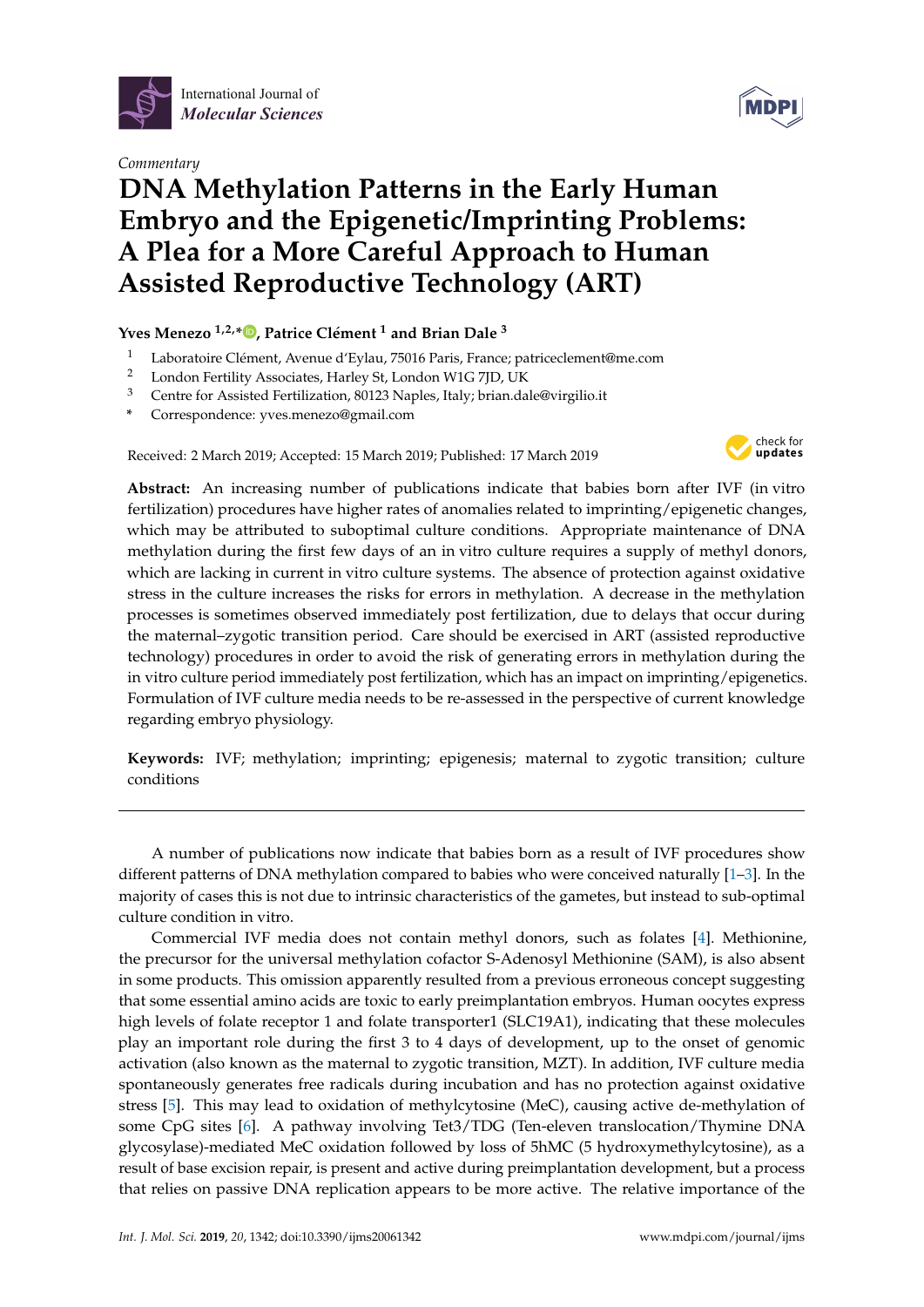2 processes is a controversial issue [\[7](#page-2-5)[,8\]](#page-2-6). De-methylation and maintenance of DNA methylation both co-exist during the preimplantation stages of development and oxidative stress may create an imbalance between the ratio of the two processes.

In general, there is a direct link between oxidative stress and errors of methylation [\[6\]](#page-2-4). Commercial culture media has been shown to lead to imprinting defects in mouse embryos [\[9\]](#page-2-7). In early human embryos, metabolism up to day 3/4 is dependent upon stored maternal mRNAs and proteins deposited during oocyte growth within ovarian follicles. Storage of mRNA decreases, in both quality and quantity, with increasing age, with an effect upon most, if not all, of the metabolic pathways that are important during early development, including resistance to oxidative stress as well as methylation processes. This has an impact upon DNA stability and DNA repair processes [\[10\]](#page-2-8).

One of the (PolyA) mRNAs with high levels of expression in the early human embryo codes is the enzyme DNMT1 (DNA Methyltransferase), which is responsible for methylation maintenance [\[11\]](#page-2-9). It is expressed at close to 900 times the background level, a rate that is similar to that of tubulin, one of the most common cellular structural components. The ratio of DNMT1/DNMT3A expression is roughly 7.2. DNMT3b, specifically expressed in totipotent embryonic cells, has a DNMT1/DNMT3B ratio of 6.8. In addition, the overall machinery necessary for methylation (Methionine uptake, SAM synthase, and SAH hydrolase) is expressed and active in the oocyte and the early embryo before the onset of MZT [\[12\]](#page-2-10).

A recent paper by Smith et al., published in the journal Nature [\[13\]](#page-2-11), suggests that the human embryo undergoes a rapid drop in methylation shortly after fertilization. DNA methylation patterns form the molecular basis for imprinting in gametes and early embryos and understanding these patterns is crucial, since alterations may lead to transgenerational epigenetic disorders, such as autism [\[14\]](#page-2-12). We propose that hypomethylation observed in human IVF embryos may be an artifact and side effect of poor culture conditions. Under natural conditions, methylation maintenance may attenuate any post-fertilization drop. In further support of their findings, Smith et al. [\[13\]](#page-2-11) maintain that human and mouse DNA methylation patterns are similar, with hypomethylation occurring in both. In contrast, the decrease in methylation in mouse embryos has been shown to be gradual, with a characteristic plateau 2–3 days after fertilization [\[15\]](#page-2-13). This gradual decrease in mouse embryo methylation has recently been confirmed, with a relatively high quantity of methylcytosine (MeC) and only a slight decrease in the activity of the DNMTs observed at these stages [\[16\]](#page-3-0). In human embryos, methylation maintenance is initially high and decreases only after the 4-cell stage [\[17\]](#page-3-1). This means that ensuring correct methylation maintenance in the human embryo during the first 3–4 days in vitro requires adequate support/supplementation, before the drop in methylation occurs. DNA methylation also has a profound impact on genome stability. Recent observations obtained from in vitro fertilization (IVF) and preimplantation genetic screening (PGS) treatment cycles have provided confirmation that women carrying the C677T MTHFR SNP (methylenetetrahydrofolate reductase single nucleotide polymorphism) generate preimplantation embryos with high rates of aneuploidy and a dramatic decrease in viability. [\[18\]](#page-3-2). This SNP and, to a lesser extent, the A1298C MTHFR SNP are known to impair the supply of folate, especially in individuals who are homozygous for the SNP. This may also explain the efficiency of "in vivo" treatment with 5MTHF (5-methyltetrahydrofolate) supplements before and during pregnancy. These SNP carriers suffer long-lasting infertility and repeated miscarriages [\[19\]](#page-3-3). 5MTHF is the folate compound located immediately downstream of MTHFR and, therefore, can by-pass the problem that is caused by MTHFR SNPs.

These major biochemical pathways must be taken into account, with respect to formulation of embryo culture media, in order to avoid errors in methylation/epigenetics immediately post-fertilization and also imprinting errors in particular, as recently described in the literature [\[20\]](#page-3-4). Finally, the use of embryonic stem cells as a model for early human embryo metabolism, as described by Smith et al. [\[13\]](#page-2-11) is not appropriate. There is no alternative existing biological model for mammalian preimplantation embryo development in the period prior to activation of the zygotic genome (MZT).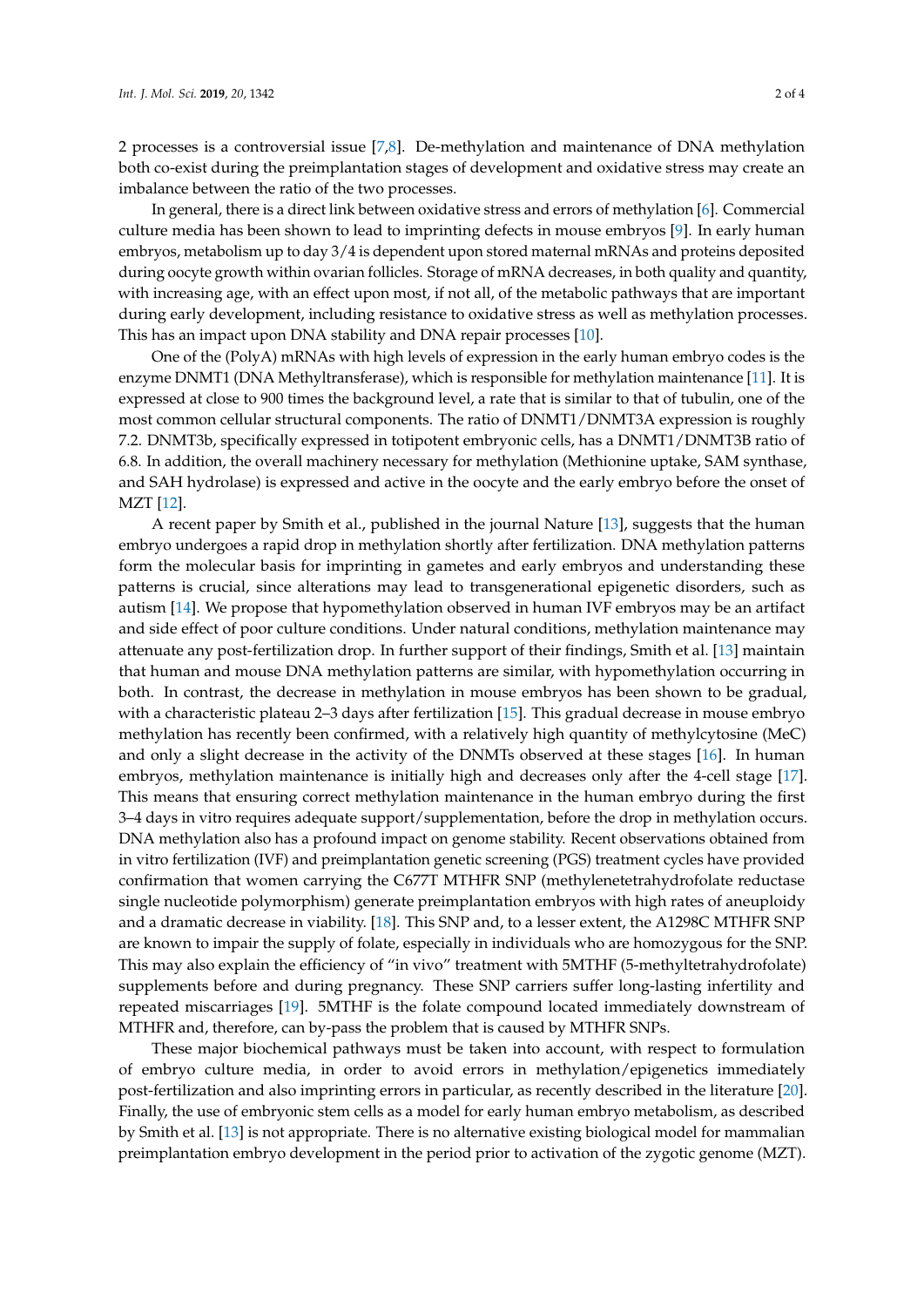Until methylation patterns in the human embryo can be measured in vivo, or conditions for in vitro culture are known to be adequate, data generated from embryos created by IVF must be interpreted with caution, in particular with reference to the knowledge that IVF babies may have altered patterns of DNA methylation.

**Author Contributions:** Y.M., P.C. and B.D. contributed equally to this communication.

**Funding:** This research received no external funding.

**Acknowledgments:** Thanks to Kay Elder, Bourn Hall Clinic, Cambridge, UK, who helped us in the final translation of the text.

**Conflicts of Interest:** The authors declare no conflicts of interest.

## **References**

- <span id="page-2-0"></span>1. Katari, S.; Turan, N.; Bibikova, M.; Erinle, O.; Chalian, R.; Foster, M.; Gaughan, J.; Coutifaris, C.; Sapienza, C. DNA methylation and gene expression differences in children conceived in vitro or in vivo. *Hum. Mol. Genet.* **2009**, *18*, 3769–3778. [\[CrossRef\]](http://dx.doi.org/10.1093/hmg/ddp319) [\[PubMed\]](http://www.ncbi.nlm.nih.gov/pubmed/19605411)
- 2. Hiura, H.; Okae, H.; Miyauchi, N.; Sato, F.; Sato, A.; Van de Pette, M.; John, R.M.; Kagami, M.; Nakai, K.; Soejima, H.; et al. Characterization of DNA methylation errors in patients with disorders conceived by assisted reproduction technologies. *Hum. Reprod.* **2012**, *8*, 2541–2548. [\[CrossRef\]](http://dx.doi.org/10.1093/humrep/des197) [\[PubMed\]](http://www.ncbi.nlm.nih.gov/pubmed/22674207)
- <span id="page-2-1"></span>3. Song, S.; Ghosh, J.; Mainigi, M.; Turan, N.; Weinerman, R.; Truongcao, M.; Coutifaris, C.; Sapienza, C. DNA methylation differences between in vitro and in vivo conceived children are associated with ART procedures rather than infertility. *Clin. Epigenet.* **2015**, *7*, 41–48. [\[CrossRef\]](http://dx.doi.org/10.1186/s13148-015-0071-7) [\[PubMed\]](http://www.ncbi.nlm.nih.gov/pubmed/25901188)
- <span id="page-2-2"></span>4. Morbeck, D.E.; Krisher, R.L.; Herrick, J.R.; Baumann, N.A.; Matern, D.; Moyer, T. Composition of commercial media used for human embryo culture. *Fertil Steril.* **2014**, *102*, 749–766. [\[CrossRef\]](http://dx.doi.org/10.1016/j.fertnstert.2014.05.043) [\[PubMed\]](http://www.ncbi.nlm.nih.gov/pubmed/24998366)
- <span id="page-2-3"></span>5. Martín-Romero, F.J.; Miguel-Lasobras, E.M.; Domínguez-Arroyo, J.A.; González-Carrera, E.; Alvarez, I.S. Contribution of culture media to oxidative stress and its effect on human oocytes. *Reprod. Biomed. Online* **2008**, *17*, 652–656. [\[CrossRef\]](http://dx.doi.org/10.1016/S1472-6483(10)60312-4)
- <span id="page-2-4"></span>6. Menezo, Y.J.; Silvestris, E.; Dale, B.; Elder, K. Oxidative stress and alterations in DNA methylation: Two sides of the same coin in reproduction. *Reprod. Biomed. Online* **2016**, *33*, 668–683. [\[CrossRef\]](http://dx.doi.org/10.1016/j.rbmo.2016.09.006) [\[PubMed\]](http://www.ncbi.nlm.nih.gov/pubmed/27742259)
- <span id="page-2-5"></span>7. Inoue, A.; Zhang, Y. Replication-dependent loss of 5-hydroxymethylcytosine in mouse preimplantation embryos. *Science* **2011**, *334*, 194. [\[CrossRef\]](http://dx.doi.org/10.1126/science.1212483) [\[PubMed\]](http://www.ncbi.nlm.nih.gov/pubmed/21940858)
- <span id="page-2-6"></span>8. Wang, L.; Zhang, J.; Duan, J.; Gao, X.; Zhu, W.; Lu, X.; Yang, L.; Zhang, J.; Li, G.; Ci, W.; et al. Programming and inheritance of parental DNA methylomes in mammals. *Cell* **2014**, *157*, 979–991. [\[CrossRef\]](http://dx.doi.org/10.1016/j.cell.2014.04.017) [\[PubMed\]](http://www.ncbi.nlm.nih.gov/pubmed/24813617)
- <span id="page-2-7"></span>9. Markert-Velker, B.A.; Fernandez, A.D.; Mann, M.R. Side by side comparison of five commercial media systems in a mouse model: Suboptimal in vitro culture interferes with imprint maintenance. *Biol. Reprod.* **2010**, *83*, 938–950. [\[CrossRef\]](http://dx.doi.org/10.1095/biolreprod.110.085480) [\[PubMed\]](http://www.ncbi.nlm.nih.gov/pubmed/20702853)
- <span id="page-2-8"></span>10. Hamatani, T.; Falco, G.; Carter, M.G.; Akutsu, H.; Stagg, C.A.; Sharov, A.A.; Dudekula, D.B.; VanBuren, V.; Ko, M.S. Age-associated alteration of gene expression patterns in mouse oocytes. *Hum. Mol. Genet.* **2004**, *13*, 2263–2278. [\[CrossRef\]](http://dx.doi.org/10.1093/hmg/ddh241) [\[PubMed\]](http://www.ncbi.nlm.nih.gov/pubmed/15317747)
- <span id="page-2-9"></span>11. Ménézo, Y.; Lichtblau, I.; Elder, K. New insights into human pre-implantation metabolism in vivo and in vitro. *J. Assist. Reprod. Genet.* **2013**, *30*, 293–303. [\[CrossRef\]](http://dx.doi.org/10.1007/s10815-013-9953-9) [\[PubMed\]](http://www.ncbi.nlm.nih.gov/pubmed/23430228)
- <span id="page-2-10"></span>12. Menezo, Y.; Khatchadourian, C.; Gharib, A.; Hamidi, J.; Greenland, T.; Sarda, N. Regulation of S-adenosyl methionine synthesis in the mouse embryo. *Life Sci.* **1989**, *44*, 1601–1609. [\[CrossRef\]](http://dx.doi.org/10.1016/0024-3205(89)90455-4)
- <span id="page-2-11"></span>13. Smith, Z.D.; Chan, M.M.; Humm, K.C.; Karnik, R.; Mekhoubad, S.; Regev, A.; Eggan, K.; Meissner, A. DNA methylation dynamics of the human pre-implantation embryo. *Nature* **2014**, *511*, 611–615. [\[CrossRef\]](http://dx.doi.org/10.1038/nature13581) [\[PubMed\]](http://www.ncbi.nlm.nih.gov/pubmed/25079558)
- <span id="page-2-12"></span>14. Menezo, Y.; Dale, B.; Elder, K. Link between increased prevalence of autism spectrum disorder syndromes and oxidative stress, DNA methylation and imprinting: The effect of the environment. *JAMA Pediatr.* **2015**, *169*, 1066–1067. [\[CrossRef\]](http://dx.doi.org/10.1001/jamapediatrics.2015.2125) [\[PubMed\]](http://www.ncbi.nlm.nih.gov/pubmed/26414354)
- <span id="page-2-13"></span>15. Croteau, S.; Menezo, Y. Methylation in fertilised and parthenogenetic preimplantation mouse embryos. *Zygote* **1994**, *2*, 47–52. [\[CrossRef\]](http://dx.doi.org/10.1017/S0967199400001751) [\[PubMed\]](http://www.ncbi.nlm.nih.gov/pubmed/7881915)